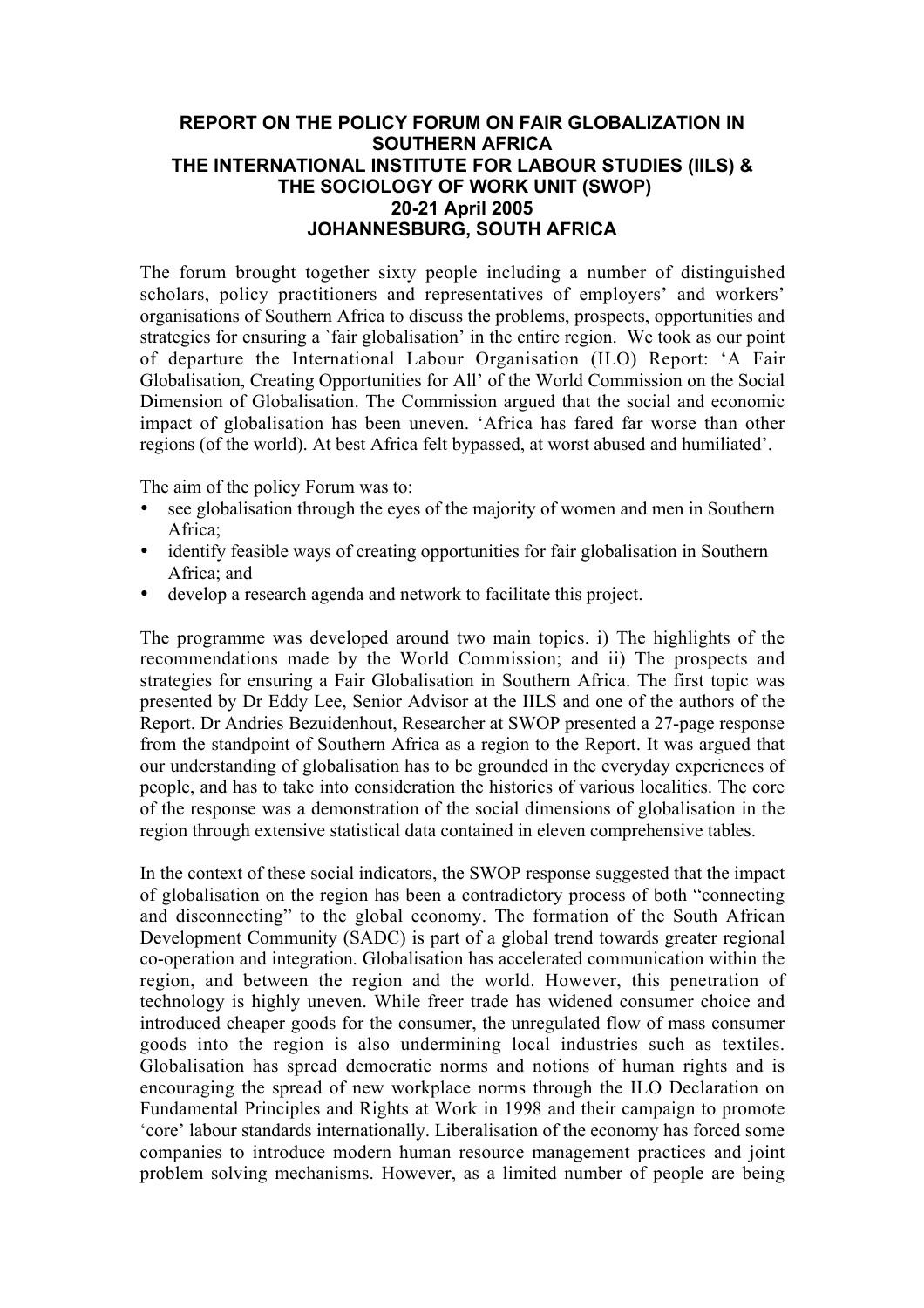drawn into a new regional elite, a growing number are losing their jobs and joining the informal sector in a struggle to survive. It is leading to a process of 'disconnection'. The result is that the labour market is segmented into a core of insiders, with some only marginally attached in a semi-periphery or excluded as part of the unemployed periphery.

The Director-General of the ILO's report considered a range of policy realms proposed by the Commission to promote fair globalisation, including the promotion of decent work in global production systems, the dependence of higher levels of employment on growth and investment, the creation of a socio-economic floor, the role of migration, and using core labour standards as instruments to improve working conditions.

The conference participants then broke into five commissions around the policy realms proposed by the ILO. Each commission was introduced by a lead-in discussant – an expert in the policy realm. The commissions sat for one and half hours and then rapporteurs reported back to a Plenary Session of the Forum.

On the second day of the Forum, the discussion focussed on the capacity of the region and nation states to engage with globalisation. The day began with a panel discussion on regionalisation in Southern Africa. Professor Peter Vale, the Nelson Mandela Chair of Political and International Studies at Rhodes University spoke on *The New Regionalism in Southern Africa: An Assessment*. Two trade unionists, Mahlomola Skosana, General Secretary, National Council of Trade Unions (NACTU) and Maria van Driel, Public Service International (PSI) responded by looking at the *Obstacles and Opportunities of Organising Workers Regionally and Sectorally.*

The conference participants then broke into three commissions to focus on the opportunities and constraints at national level in promoting globalisation. The first commission focused on South Africa, Zimbabwe, Zambia, the second on Namibia, Botswana, Lesotho, Swaziland; and the third on Tanzania, Malawi and Mozambique. The commissions then reported to a plenary session of the Forum.

The last session focused on *NEPAD, the African Union (AU) and the Blair Commission on Africa*. Dr Chris Landsberg, Director: Centre for Policy Studies and Professor Jimi Adesina, Department of Sociology, Rhodes University examined the implications of these responses to globalisation in Africa.

In the concluding session two broad responses were identified as emerging in the Forum. The first, what was called "deglobalisation", argued that Africa's marginalisation within the global economy was the result of misguided exportoriented policies and that what was needed was a more inward-looking focus on the domestic economy. The second response accepted that globalisation was fundamentally unfair in the African context, but argued for engagement with the new economy and the need for identifying strategies of mutual benefit. It was suggested that globalisation was a contradictory process that closed down certain policy options, but also opened new opportunities. An example that emerged from the commission on decent work and global production, was the 65,000 jobs that were created in the garment industry in Botswana, Lesotho and Swaziland, creating a manufacturing base for the first time in these countries. To take advantage of this opportunity, you need to